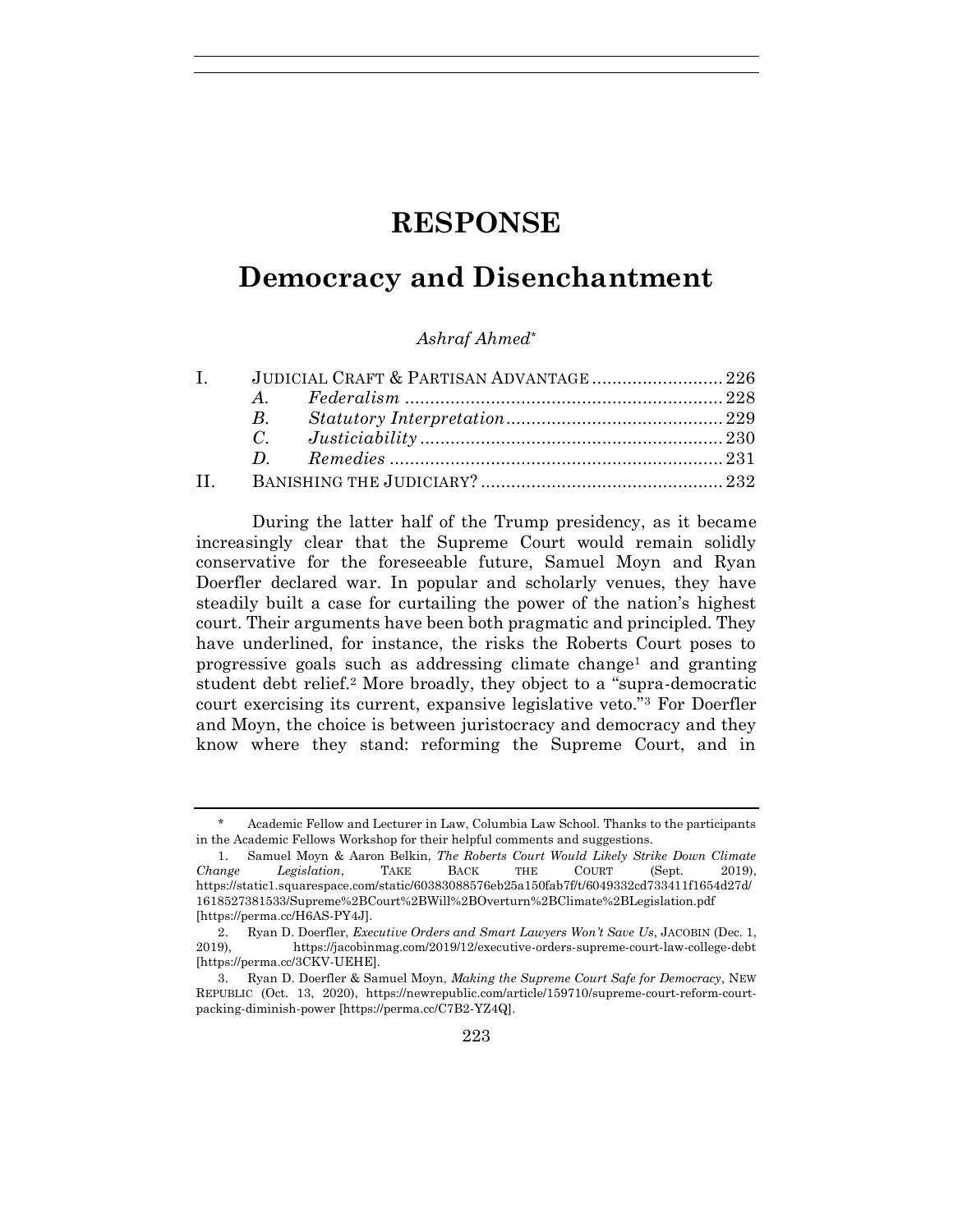particular disempowering it, is necessary for the future of American democracy.<sup>4</sup>

*The Ghost of John Hart Ely* is Doerfler and Moyn's latest salvo against American judicial review.<sup>5</sup> This time, however, their strategy is different. Instead of directly critiquing the Supreme Court's power, they target the ideology that undergirds it. In particular, they identify the work of John Hart Ely as responsible for animating continued liberal belief that a powerful Supreme Court is both necessary and desirable for democracy. Ely famously justified judicial review on two grounds: it was necessary for protecting political minorities against systemic bias and ensuring a competitive political process by "clearing the channels of political change."<sup>6</sup> While scholars have closely scrutinized Ely's proceduralism in the decades that followed *Democracy and Distrust*'s<sup>7</sup> publication, Moyn and Doerfler contend that his real influence—indeed his "ghost"—lives on through the "two empirical conjectures he makes that mainstream liberals share."<sup>8</sup> Even if Ely's theory has fallen out of fashion, liberal confidence in the Court has endured because contemporary thinkers continue to hold on to Ely's assumptions.

Ely's twin premises concern the "comparative institutional advantage[s]" of courts in protecting minorities and policing the political process.<sup>9</sup> The first, on which judicial defense of minorities rests, is that "government officials on their own are more attentive to the interests of minorities than are ordinary citizens."<sup>10</sup> From this it follows that "insulation from majoritarian pressures makes judges more reliable than elected officials in attending to minoritarian interests."<sup>11</sup> Ely's second assumption underwrites his faith in judges ministering the "law of democracy."<sup>12</sup> This assumption holds that judges are "comparatively disinterested in electoral outcomes because of life tenure and so can be relied upon to select electoral rules more fairly" than elected officials who "have an obvious interest in choosing rules that are to their advantage."<sup>13</sup>

- 11*. Id.*
- 12*. Id.*
- 13*. Id.*

<sup>4.</sup> Ryan D. Doerfler & Samuel Moyn, *Democratizing the Supreme Court*, 109 CAL. L. REV. 1703 (2021).

<sup>5.</sup> Ryan D. Doerfler & Samuel Moyn, *The Ghost of John Hart Ely*, 75 VAND. L. REV 769 (2022).

<sup>6.</sup> JOHN HART ELY, DEMOCRACY & DISTRUST: A THEORY OF JUDICIAL REVIEW 74 (1980) (explaining the Warren Court's jurisprudence as concerned with both goals).

<sup>7</sup>*. Id.*

<sup>8.</sup> Doerfler & Moyn, *supra* note 5, at 770–71.

<sup>9</sup>*. Id.* at 772.

<sup>10</sup>*. Id.* at 773.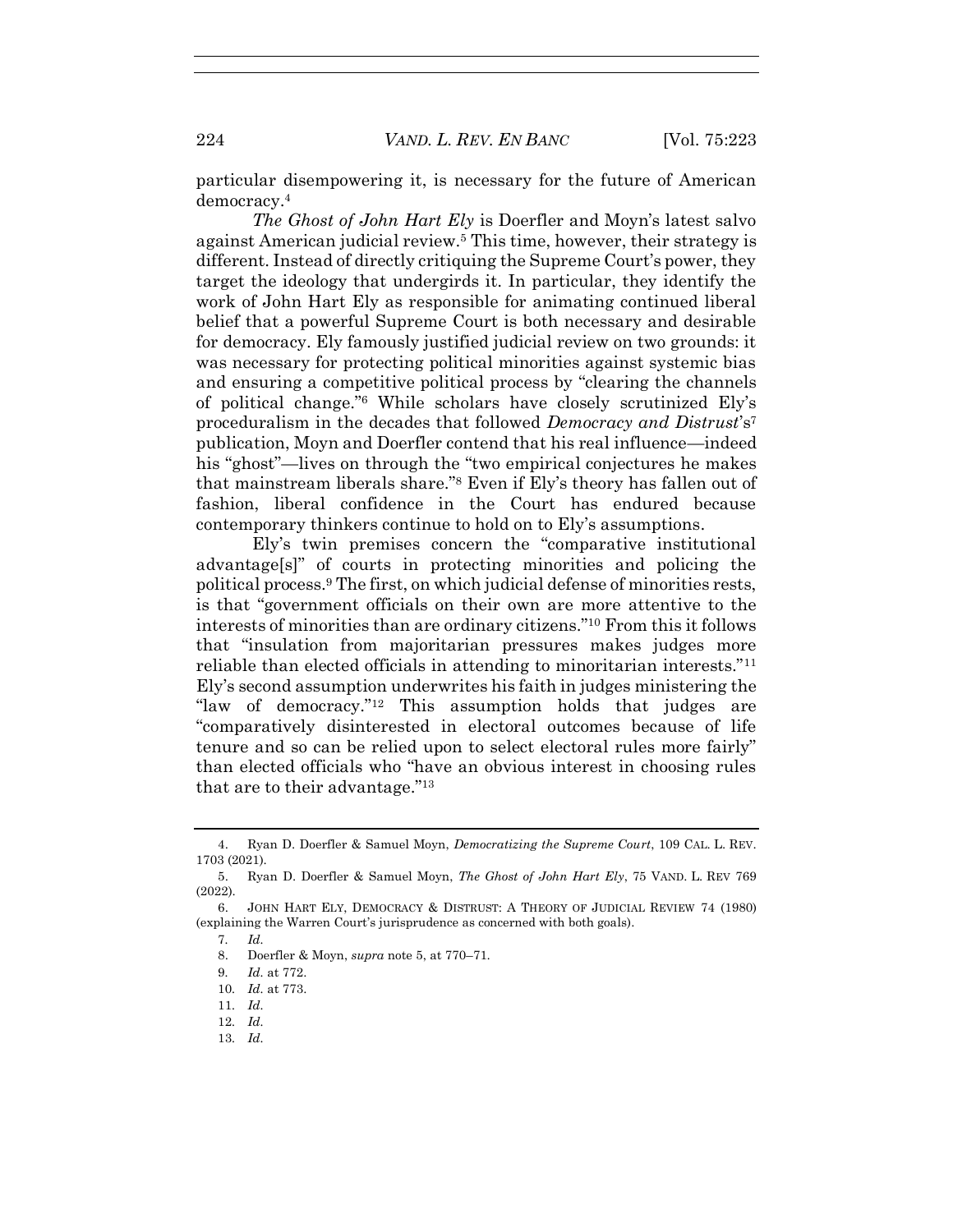Since both claims are empirical, they can be falsified. *The Ghost of John Hart Ely* is an extended exercise in showing why Ely's assumptions are "uncertain at best" and "dubious at worst."<sup>14</sup> Against the first conjecture, Doerfler and Moyn advance historical and institutional reasons why the Court is not comparatively better than Congress in protecting minorities. From the Waite Court's neutering of the Civil Rights Act of 1875<sup>15</sup> to the Roberts' Court's steady dismemberment of the Voting Rights Act<sup>16</sup> to broader judicial "apprehension" in recognizing and enforcing positive rights, $17$  they argue that the Court is more likely to be an opponent of vulnerable minorities than their defender. In response to the second conjecture the alleged superiority of judges in administering the law of democracy—Doerfler and Moyn make two moves. First, they note that "as a conjecture about judicial behavior . . . Ely's theory fails" since judges have shown themselves to be nearly as ideological as their counterparts in the political branches.<sup>18</sup> Second, and more ambitiously, they claim that "since what counts as a fair and undistorted electoral process is *itself* a central ideological or political question, we should not be surprised that judges have been unable to transcend factional interests."<sup>19</sup> Both because of personnel (ideological judges) and substance (the contours of democracy itself are political), Doerfler and Moyn conclude that Ely's second premise fails and judicial review in the law of democracy is as fraught and flawed as it is anywhere else.

In this Response, I examine Doerfler and Moyn's critique of Ely's second conjecture: that judges, by virtue of their disinterestedness, are better positioned to protect democracy than the political branches. I focus on this part of their argument for two reasons. First, skepticism about courts' capacity and willingness to protect minorities is longstanding.<sup>20</sup> Their critique here is less novel than their diagnosis of

<sup>14</sup>*. Id.* at 774.

<sup>15.</sup> The Civil Rights Cases, 109 U.S. 3 (1883).

<sup>16</sup>*. See, e.g.*, Shelby County v. Holder, 570 U.S. 744 (2013) (holding the preclearance formula of § 4 of the Voting Rights Act unconstitutional); Brnovich v. Democratic Nat'l Comm., 141 S. Ct. 2321 (2021) (instituting a new and more stringent test for vote denials claims under § 2 of the Voting Rights Act).

<sup>17.</sup> Doerfler & Moyn, *supra* note 5, at 795.

<sup>18</sup>*. Id.* at 800.

<sup>19</sup>*. Id.* (emphasis in original).

<sup>20.</sup> This skepticism takes many forms. For instance, one can question whether the Warren Court, rather than on the ground political organizing, drove progressive change during the Civil Rights movement. MICHAEL J. KLARMAN, FROM JIM CROW TO CIVIL RIGHTS: THE SUPREME COURT AND THE STRUGGLE FOR RACIAL EQUALITY (2004). Others have pointed to the significant constraints the Supreme Court faces in effectuating lasting change. GERALD N. ROSENBERG, THE HOLLOW HOPE: CAN COURTS BRING ABOUT SOCIAL CHANGE? (2nd ed. 2008). And more still point to the vexed relationship between rights and remedies. Daryl J. Levinson, *Rights Essentialism and*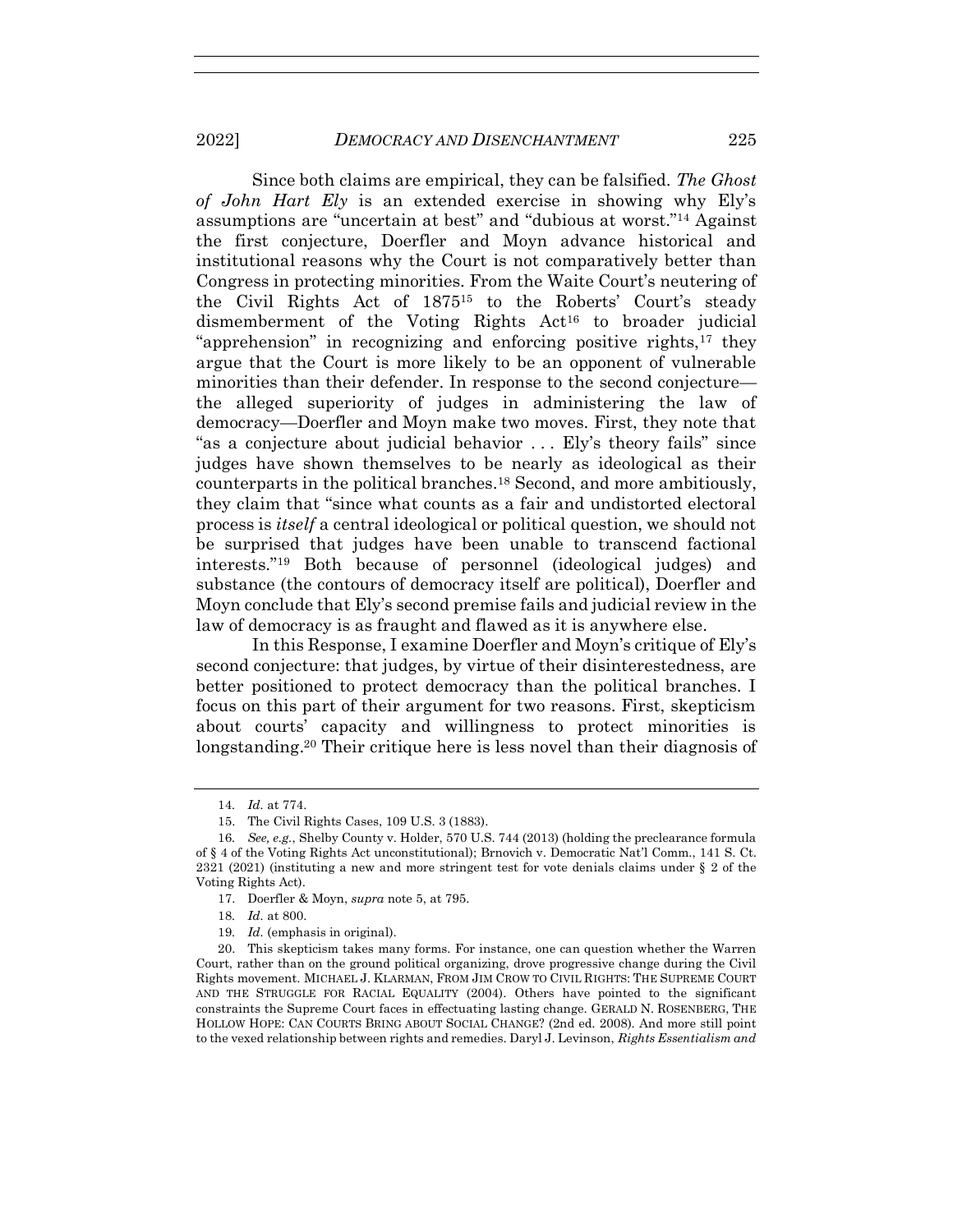the underlying theoretical problem, namely Ely's first conjecture. Second, if Doerfler and Moyn are right about Ely's second premise being wrong—and I think they are—then there are important consequences for the law of democracy. A core operating assumption for election law is the idea that judges are the one branch citizens can rely on to protect the political process from corrosive self-dealing. Once that assumption is gone, the institutional priorities and aspirations of the field have to correspondingly change. This Response both explores nature and aftermath of Doerfler and Moyn's exorcism. Only by taking stock how they have vanquished Ely's ghost can we decide where those committed to a fair and equal political process should go next in a disenchanted world.

I proceed as follows. I first survey the extent of Doerfler and Moyn's victory. I show how the problem of judicial ideology in the law of democracy runs even deeper than their insightful discussion illustrates. It is not merely that the Supreme Court has decided cases in ways that systematically benefit one political party. Rather it has done so without directly overruling any important precedents or repudiating any democratic principles. Conservative Justices have relied on a variety of tools, each putatively neutral or ostensibly democratic, in corroding the democratic process. I then consider the limits of Doerfler and Moyn's prescriptive argument for letting the political process police itself. As I see it, the ultimate result of their argument is indeterminacy about outcomes: we simply do not have a good way to tell whether mass politics or a congenial Supreme Court is more likely to produce outcomes consistent with democracy. Given that uncertainty, the case for mass politics sounds in procedural values rather than consequential ones.

### I. JUDICIAL CRAFT & PARTISAN ADVANTAGE

In making the first step of their argument—namely that judges are driven by ideological, rather than institutional self-interest— Doerfler and Moyn draw on prior work by Daryl Levinson and Richard Pildes. Levinson and Pildes have persuasively argued that the Madisonian separation of powers relied on an inflated and antiquated

*Remedial Equilibration*, 99 COLUM. L. REV. 857 (1999). And the most sophisticated recent historical scholarship paints a far more complex picture between courts, social movements, and the political branches than a straightforward endorsement of judicial virtue would allow. *See, e.g.*, KAREN M. TANI, STATES OF DEPENDENCY: WELFARE, RIGHTS, AND AMERICAN GOVERNANCE, 1935- 1972 (2016); LAURA WEINRIB, THE TAMING OF FREE SPEECH: AMERICA'S CIVIL LIBERTIES COMPROMISE (2016); RISA L. GOLUBOFF, THE LOST PROMISE OF CIVIL RIGHTS (2007).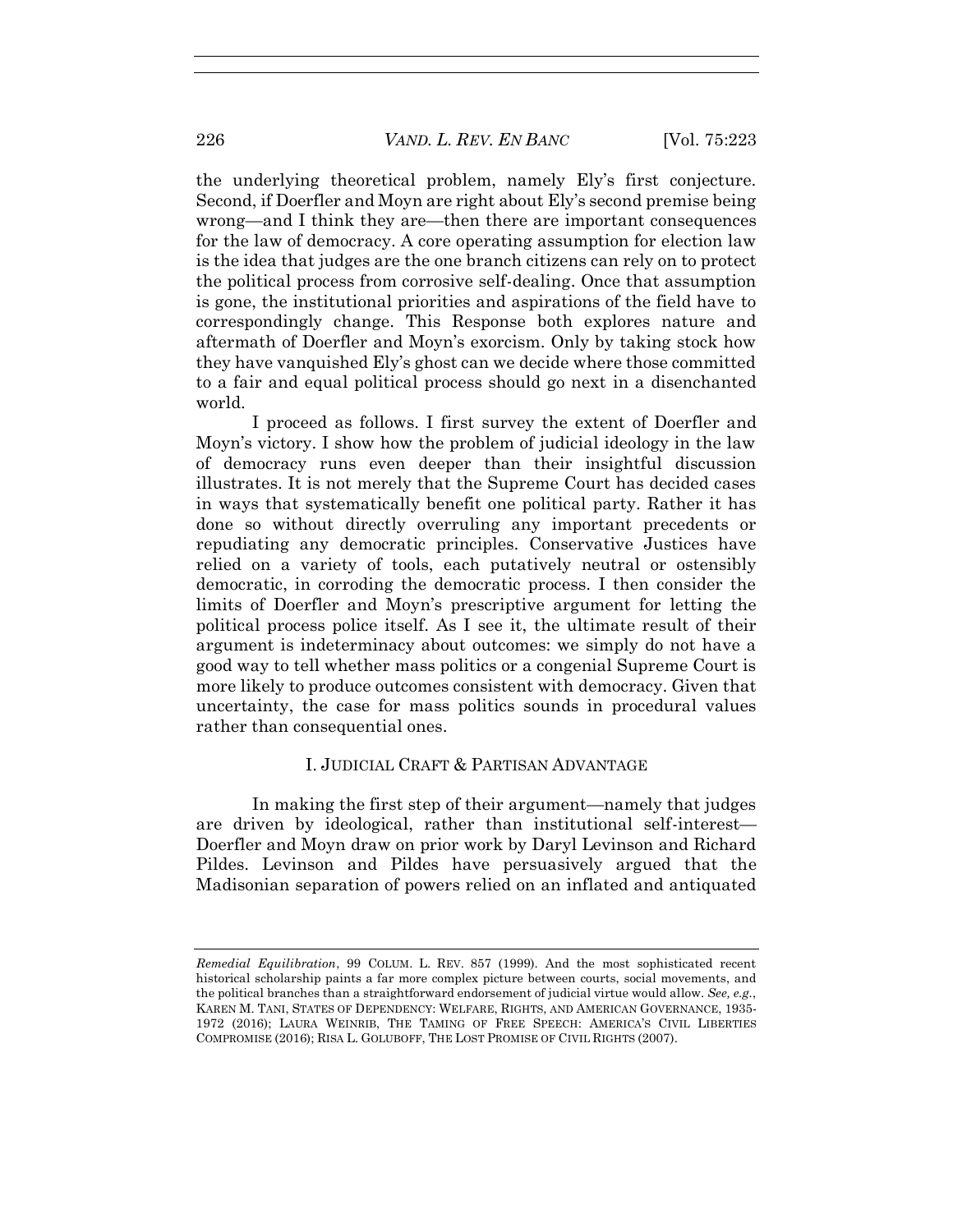view of institutional self-interest.<sup>21</sup> Instead, the rise of ideologically cohesive and distinct parties has led to a much different set of dynamics. During unified government, the branches cooperate with little mutual oversight or checking. When there is divided government, we get something much closer to Madison's vision but for a very different reason: partisan conflict.

Doerfler and Moyn suggest that something similar is going on with judges, including when they decide election law cases. Ely predicts that judges "with their offices and (to some extent) authority constitutionally guaranteed, have no direct stake in electoral outcomes and so can determine the conditions of contestation more fairly."<sup>22</sup> Yet, why is it, as Nick Stephanopoulos has observed, that the Robert Court's "intrusions into, and its abstentions from, the political process" have consistently "benefit[ed] the Republican Party, whose presidents appointed a majority of the sitting Justices"?<sup>23</sup> The answer, Doerfler and Moyn argue, is simple: judges are ideological just like elected officials. That is, they "care less about accumulating power than its being exercised toward particular ends."<sup>24</sup>

Suppose Doerfler and Moyn are right and that judges are basically as ideological as their more transparently political counterparts.<sup>25</sup> What, aside from life tenure, lets them get away with it? A complete answer would have to be expansive, covering everything from political apathy and the obstacles to popular mobilization to elite resistance to meaningful Court reform.<sup>26</sup> One important element of such a response, however, is the plasticity of legal reasoning itself. On this (crude) view, when a judge decides a case with ideological consequences, they can often craft legal justifications that are ostensibly plausible and secure victory for "their side." In the law of democracy, where important cases have obvious partisan stakes, the combination of judicial creativity and the neutral and apolitical appearance of legal reasoning is especially helpful in obscuring partisan motives and clothing decisions with legitimacy.

<sup>21.</sup> Daryl J. Levinson & Richard H. Pildes, *Separation of Parties, Not Powers*, 119 HARV. L. REV. 2311, 2338 (2006).

<sup>22.</sup> Doerfler & Moyn, *supra* note 5, at 34.

<sup>23.</sup> Nicholas O. Stephanopoulos, *The Anti-*Carolene *Court*, 2019 SUP. CT. REV. 111, 178 (2019).

<sup>24.</sup> Doerfler & Moyn, *supra* note 5, at 803.

<sup>25.</sup> Given the consistent partisan tilt of the past decade of election law cases and the nearly total break from a half century of precedent, it is hard to disagree with them.

<sup>26</sup>*. See, e.g.*, Ryan D. Doerfler, *Why Progressives in Congress Should Ignore Biden's Supreme Court Commission*, WASH. POST (May 20, 2021, 6:00 AM), https://www.washingtonpost.com/outlook/2021/05/20/supreme-court-commission-pointless [https://perma.cc/6F4G-E2AK].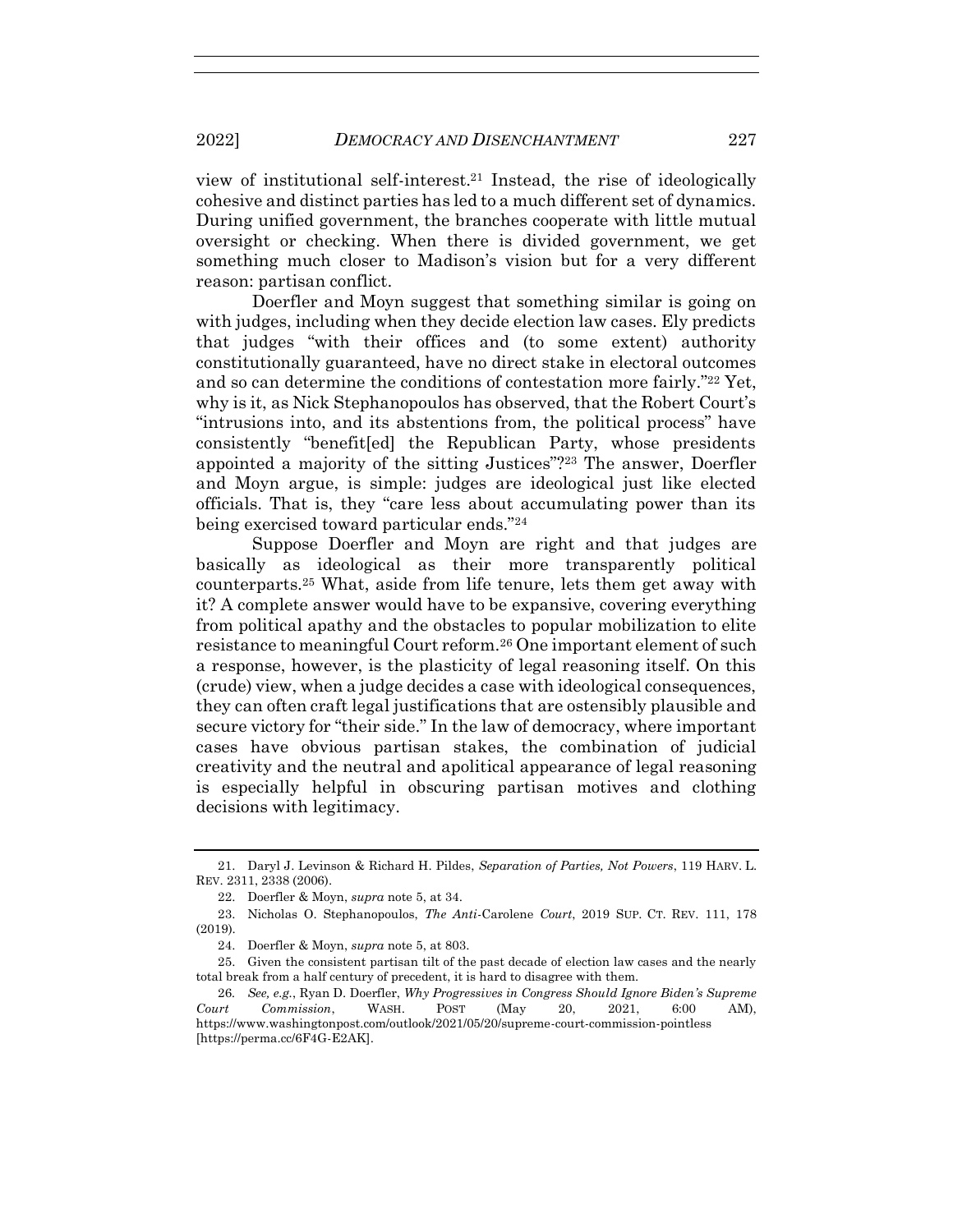Such a story could be told about the Roberts Court's election law decisions over the past decade. In dismantling the Voting Rights Act the crowning achievement of the Civil Rights movement and the most important statute in election law—and refusing to address partisan gerrymandering, the Roberts Court has drawn eclectically from different doctrines and methods to achieve anti-democratic ends. This Response focuses on four examples: federalism, statutory interpretation, justiciability, and remedies. None of these tools—which range from structural principles (like federalism) to methods of legal analysis (such as statutory interpretation)—has a necessary partisan bent or is merely ideological. But they are sufficiently protean that judges *can* deploy them to restrict democracy without disavowing or even mentioning democratic values at all. The following examples, then, are meant to illustrate how practices internal to judging can enable and smooth the erosion of majoritarian democracy.

#### *A. Federalism*

Begin with *Shelby County v. Holder*. <sup>27</sup> The conservative majority of the Court held Section 4 of the Voting Rights  $Act^{28}$  ("VRA") unconstitutional because it violated the "equal sovereignty" of states and the constitutional value of federalism under the Tenth Amendment and Article IV.<sup>29</sup> By striking down Section 4's preclearance formula, the Court effectively neutered Section 5's preclearance regime that placed selected jurisdictions under federal supervision. According to the majority opinion, when the Voting Rights Act was first enacted, the sweeping federal power behind Section 4 was necessary given the realities of Jim Crow.<sup>30</sup> "Nearly 50 years later," Chief Justice Roberts continued, "things have changed dramatically."<sup>31</sup> These supposed changes compelled the Court to restore the constitutional value of federalism.

For our purposes, the historical bona fides of "equal sovereignty" doctrine matter less than the very fact that it was available and conceivable at all for the ideologically-minded judge.<sup>32</sup> *Shelby County* is remarkable, in light of Doerfler and Moyn's critique of Ely, because it is powerful evidence of how courts can undermine democracy while

<sup>27.</sup> 570 U.S. 529 (2013).

<sup>28.</sup> The Voting Rights Act of 1965 § 4, 52 U.S.C. § 10101.

<sup>29</sup>*. Shelby County*, 570 U.S at 535.

<sup>30</sup>*. Id.* at 552.

<sup>31</sup>*. Id.* at 547.

<sup>32.</sup> And there are good reasons to question the doctrine's historical grounds. *See* Leah M. Litman, *Inventing Equal Sovereignty*, 114 MICH. L. REV. 1207, 1211 (2016).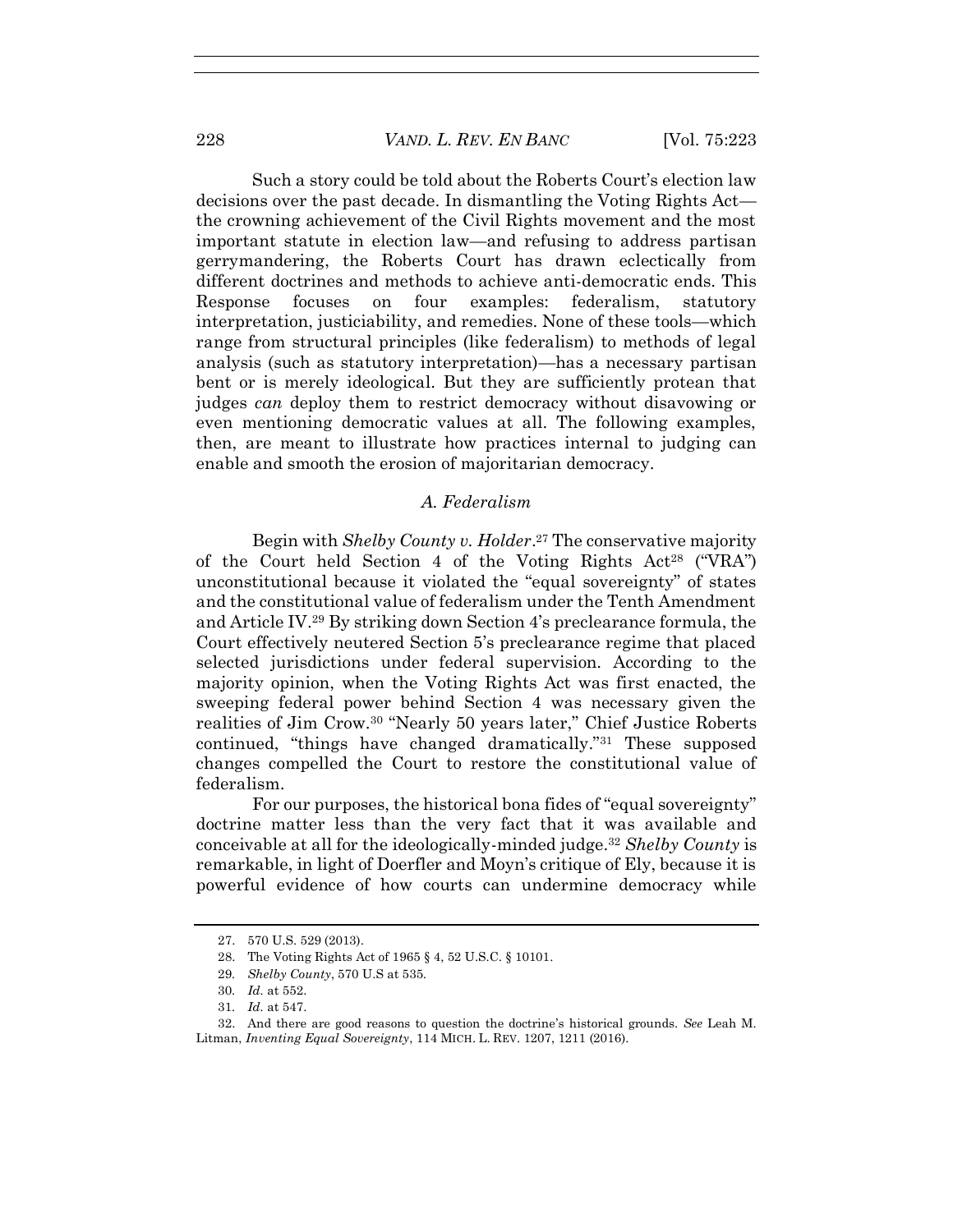invoking democratic principles at the same time. After all, federalism is a *democratic* principle, just a different one from the values of equality and participation that animate the Fourteenth and Fifteenth Amendments. Framed in this way, conservative litigants and the Roberts Court were able to plausibly frame the case as a battle between competing democratic values. In many constitutional cases, especially those involving competing rights claims, this sort of framing is potentially helpful since it can improve judicial candor and lower the political temperature by creating opportunities for compromise.<sup>33</sup> In *Shelby County*, however, the existence of competing and highly malleable constitutional values was one among many factors that allowed the Roberts Court to turn what had been a constitutional nonstarter—dismantling the Voting Rights Act—into a conservative triumph.

#### *B. Statutory Interpretation*

Next, consider *Brnovich v. Democratic National Committee*, a case concerning a different provision of the Voting Rights Act.<sup>34</sup> In the wake of *Shelby County* and the death of preclearance, voting rights lawyers had turned to Section 2 of the VRA to challenge restrictive voting laws. In *Brnovich*, the Court considered the legal test for Section 2 vote denial claims.<sup>35</sup> Writing for the majority, Justice Alito identified a new and "impossible" set of guideposts for plaintiffs.<sup>36</sup> These guideposts included the size of the burden imposed by a challenged voting rule, how much the voting rule departs from standard practices in 1982 (the year Section 2 was amended), the absolute size of the disparate impact, the opportunities afforded by a state's voting rules as a whole, and the strength of state interests in the voting rule.<sup>37</sup> In dissent, Justice Kagan critiqued the majority's creative statutory interpretation, charging them with living in a "law-free zone" and insisting that reading the statute "fairly" meant "read[ing] it broadly."<sup>38</sup>

Insofar as Ely's second conjecture is concerned, *Brnovich* is more than a case about dueling interpretations of a statute. It is an example of how the broad language and vaulting ambitions of voting rights

<sup>33</sup>*. See* JAMAL GREENE, HOW RIGHTS WENT WRONG: WHY OUR OBSESSION WITH RIGHTS IS TEARING AMERICA APART (2021).

<sup>34.</sup> 141 S. Ct. 2321 (2021).

<sup>35</sup>*. Id.* at 2331.

<sup>36</sup>*. See* Richard L. Hasen, *The Supreme Court's Latest Voting Rights Opinion is Even Worse Than It Seems,* SLATE (July 8, 2021, 10:16 AM), https://slate.com/news-andpolitics/2021/07/supreme-court-sam-alito-brnovich-angry.html [https://perma.cc/J9DY-TLHF].

<sup>37.</sup> Brnovich, 141 S. Ct. at 2338–40.

<sup>38.</sup> 141 S. Ct. 2321, 2363–64 (2021) (Kagan, J., dissenting).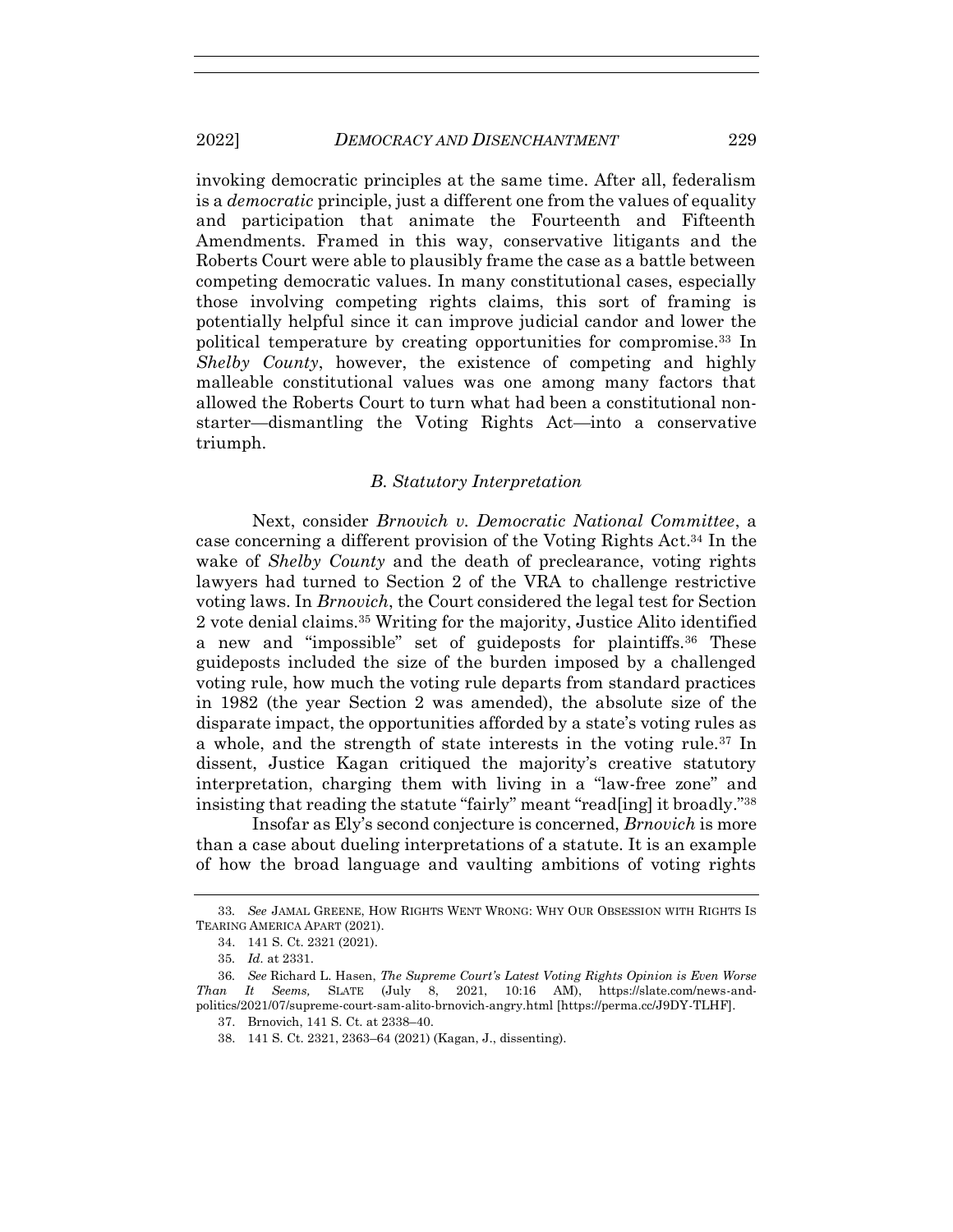legislation remains at the mercy of a powerful Court. When the Court's ideological composition is different, it will fashion functional tests that empower plaintiffs when there are real harms.<sup>39</sup> A different Court, in particular one that might foresee the partisan benefits of a weakened Section 2, will craft a much more stringent from the same statute. *Brnovich*, when refracted through Doerfler and Moyn's work, is a lesson of how statutory interpretation is both the terrain for and a tool of judicial politics.

#### *C. Justiciability*

If the Roberts Court has reminded us of one thing, however, it is that judicial intervention is not the only way courts can score partisan wins. Depending on the context, judicial abstention can be just as effective. The clearest example is partisan gerrymandering. In *Rucho v. Common Cause*, the Roberts Court held that partisan gerrymandering claims were nonjusticiable under the Equal Protection Clause and the First Amendment.<sup>40</sup> For the Roberts Court, partisan gerrymandering was fundamentally a political question since it required the Court to decide what a "fair" political baseline was.<sup>41</sup> The lack of a "judicially manageable standard" and the supposed risks to judicial legitimacy intervention posed required the Court to recede from the field entirely.<sup>42</sup> Justice Kagan's dissent, of course, challenged both claims, pointing to the test administered by the district court and the dangers of partisan entrenchment if the judiciary abstained.<sup>43</sup> But for now, and for the foreseeable future, federal courts will condone partisan gerrymanders.

*Rucho* represents yet another resourceful use of judicial discretion with predictable partisan consequences. While gerrymandering has historically been a bipartisan exercise, recently Republicans have reaped greater gains.<sup>44</sup> Moreover, the legal question—the search for a judicially manageable standard for "fairness"—had not changed since the Court's decision in *Davis v. Bandemer*. <sup>45</sup> In fact, it remained constant over the intervening decades as liberal and conservative Justices jostled in prior cases over the dangers of partisan gerrymandering, the need for judicial intervention,

<sup>39.</sup> Thornburg v. Gingles, 478 U.S. 30 (1986).

<sup>40.</sup> 139 S. Ct. 2484 (2019).

<sup>41</sup>*. Id*. at 2501.

<sup>42</sup>*. Id*. at 2499–500.

<sup>43</sup>*. Id*. at 2509.

<sup>44</sup>*. How Republicans Use Redistricting to their Advantage*, DEMOCRACY DOCKET (May 4, 2021), https://www.democracydocket.com/news/how-republicans-use-redistricting-to-theiradvantage [https://perma.cc/66MT-NZ2M].

<sup>45.</sup> 478 U.S. 109 (1986).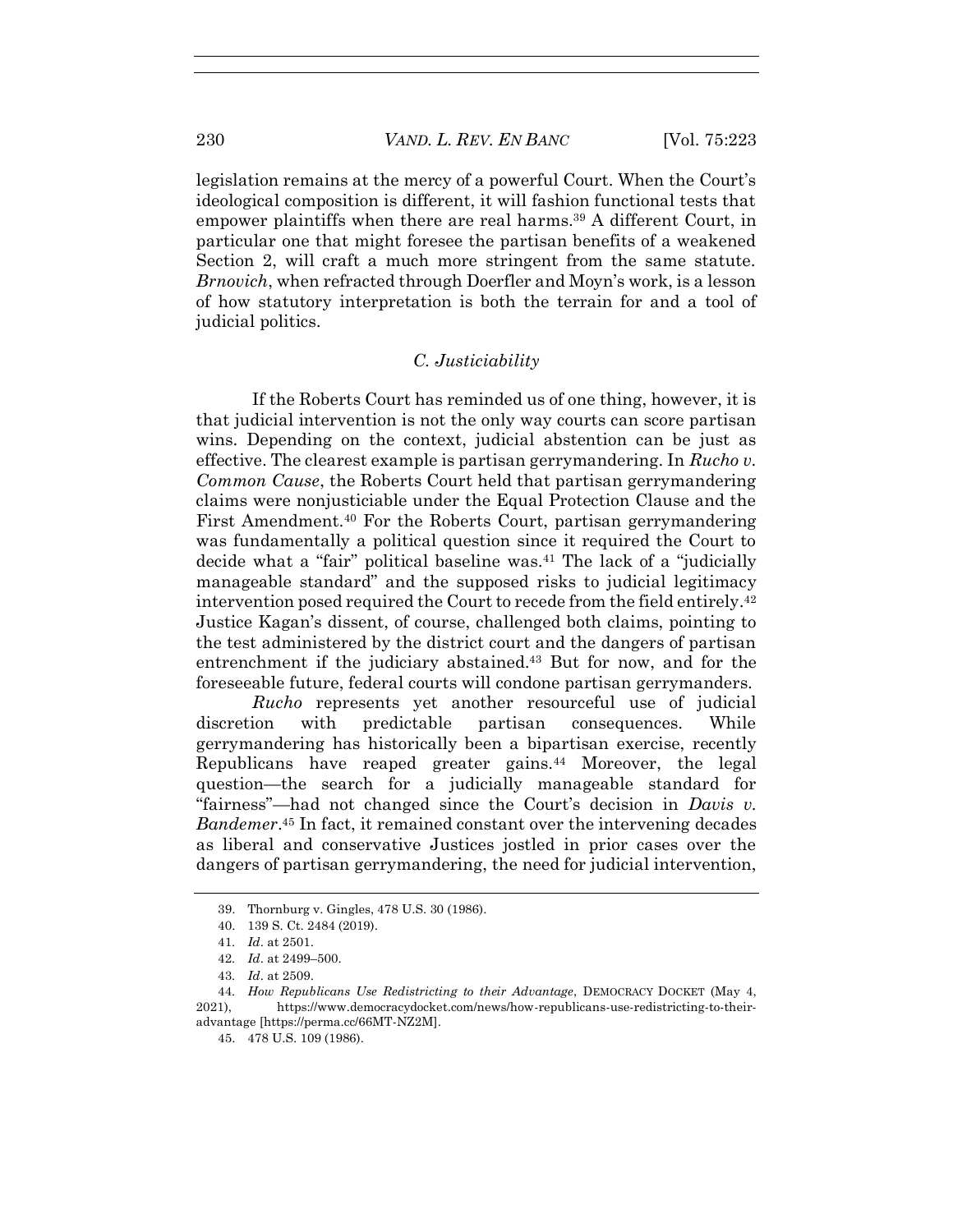and the relevant legal test.<sup>46</sup> The only real shift from *Bandemer* to *Rucho* was the consolidation of a firmly conservative Court. And the proximate trigger was the retirement of Justice Anthony Kennedy and his replacement by Justice Brett Kavanaugh. In this sense, *Rucho* is a natural experiment in judicial politics. Holding the legal question and positions fixed, only the replacement of a more liberal justice with a more conservative one changed the law.

### *D. Remedies*

Finally, the development of remedial doctrines in election law, in particular the so-called "*Purcell* principle,"<sup>47</sup> is a final example of a flexible and ostensibly reasonable standard applied with a partisan skew. The "*Purcell* principle" is a remedial rule that first appeared in the Court's shadow docket in the mid-2000s.<sup>48</sup> It stands for the idea that "courts should not issue orders which change election rules in the period just before the election."<sup>49</sup> Taken on its own, the Purcell principle is sensible. Elections are vital but complex affairs, require careful administration, and depend on regularity and stability for their legitimacy. Taken together, these factors suggest courts should be cautious in ordering changes close to an election and risking widespread confusion. Yet as the leadup to the 2020 election showed, federal courts, including the Supreme Court, routinely intervened to stop changes that would have expanded voter access during an unprecedented pandemic.<sup>50</sup> Moreover, the principle's contours have "remain[ed] remarkably opaque" despite its growing prominence.<sup>51</sup> Even among legal rules, the *Purcell* principle remains especially flexible.

If we assume, along with Doerfler and Moyn, that judges are ideological, it is no surprise that the *Purcell* principle is used for partisan gain. A recent decision by the Supreme Court suggests as much. In yet another shadow docket case, the Supreme Court granted the State of Alabama a stay against a district court injunction to redraw its congressional district lines before the "imminent 2022" elections.<sup>52</sup> The district court had ruled for the plaintiffs after finding that

<sup>46</sup>*. See, e.g.*, Vieth v. Jubilerer, 541 U.S. 267 (2004); Gill v. Whitford, 138 S. Ct. 1916 (2018).

<sup>47.</sup> Purcell v. Gonzalez, 549 U.S. 1 (2006).

<sup>48.</sup> Richard L. Hasen, *Reining in the* Purcell *Principle*, 43 FLA. ST. U.L. REV. 427, 428 (2016). 49*. Id.*

<sup>50.</sup> Ed Kilgore, *Once Again, Supreme Court Won't Help Make It Easier to Vote During COVID*, N.Y. MAG.: INTELLIGENCER (Oct. 6, 2020), https://nymag.com/intelligencer/2020/10/supreme-courtstops-judge-from-liberalizing-voting-by-mail.html [https://perma.cc/UM8M-54VL].

<sup>51.</sup> Nicholas Stephanopoulos, *Freeing* Purcell *from the Shadows*, TAKE CARE (Sept. 27, 2020), https://takecareblog.com/blog/freeing-purcell-from-the-shadows [https://perma.cc/S2KP-9TVU].

<sup>52.</sup> Merrill v. Milligan, 142 S. Ct. 879 (2022) (Thomas, J., in chambers).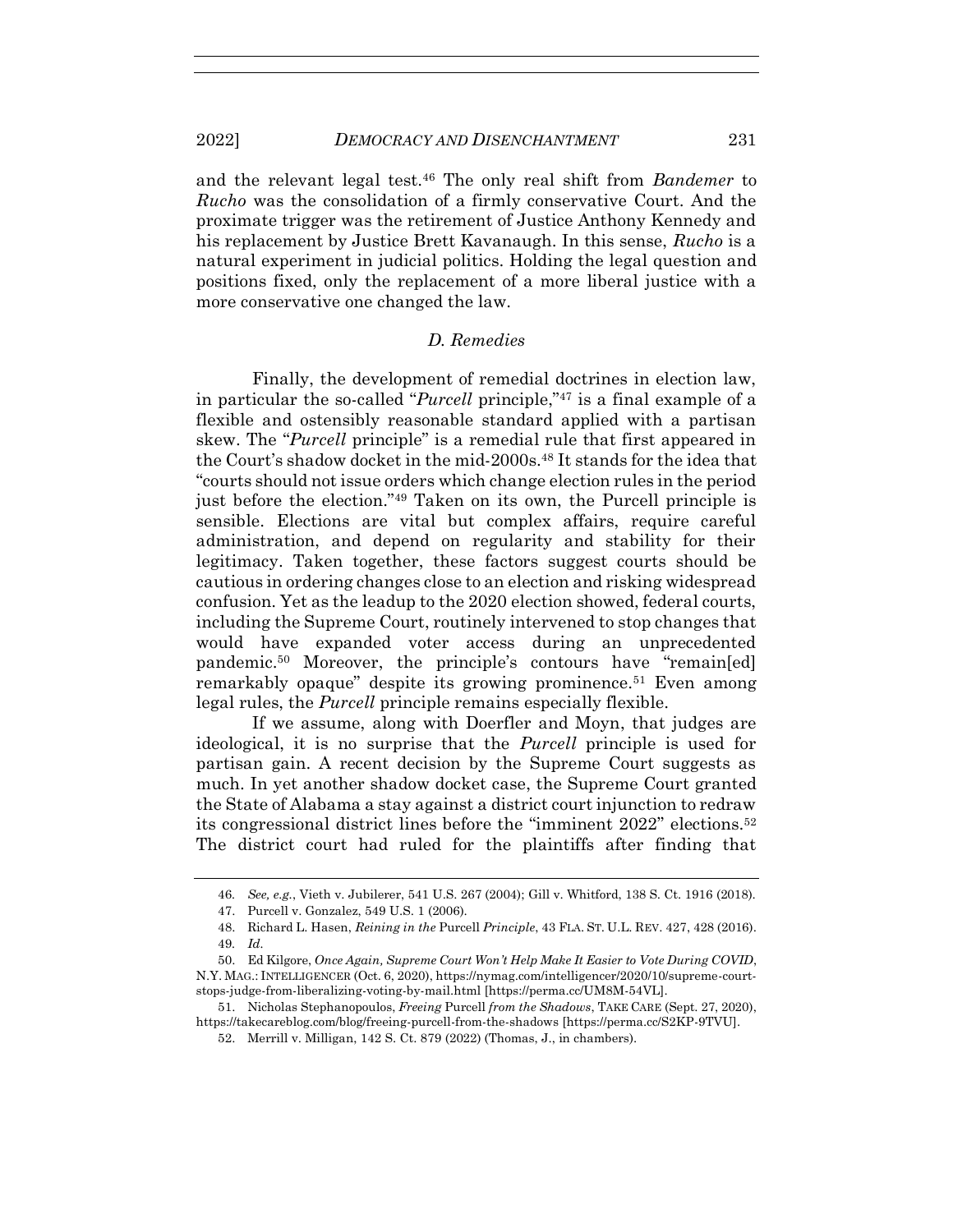Alabama's map diluted minority votes and violated Section 2 of the VRA.<sup>53</sup> In his concurrence, Justice Kavanaugh emphasized the importance of the *Purcell* principle. He observed that "[r]unning elections statewide is extraordinarily complicated and difficult" and that the "District Court's order would require heroic efforts by those state and local authorities in the next few weeks—and even heroic efforts likely would not be enough to avoid chaos and confusion."<sup>54</sup> Given that the *Purcell* principle now "reflects a bedrock tenet of election law,"<sup>55</sup> "even a . . . relaxed version . . . would not permit the District Court's late-breaking injunction."<sup>56</sup> Justice Kagan, once again in dissent, countered Kavanaugh's reasoning, pointing to the depth of the factual record, the period of time left before the election, and relatively short turnaround for redistricting.<sup>57</sup>

Yet *Merrill* represented another election law victory for a conservative government under the Roberts Court. Like with partisan gerrymandering, this win came through judicial inaction and again involved the use of a discretionary tool even less developed than the political question doctrine. In its wake, plaintiffs have virtually no clarity about when it is "too late" to challenge a questionable electoral map. And if Doerfler and Moyn are right, then that is entirely consistent with the nature of our ideological judiciary. Election law cases are no more exceptional than any other type of decision and judges with clear partisan aims have a wide array of tools at their disposal to secure political gains for their party.

#### II. BANISHING THE JUDICIARY?

So far, I have only deepened Doerfler and Moyn's critique of election law exceptionalism, showing how ostensibly neutral doctrinal tools can help secure consistent partisan victories. In this Part, I turn from extending their thesis to exploring its limits. Their arguments have two parts: the first critical, the second prescriptive. Their critical aim—showing that Ely's election law exceptionalism rests on untenable assumptions about judicial neutrality—is compelling. As I argue in this section, however, their prescriptive argument—that we abandon judicial review in favor of "legislative empowerment" as a "popular

<sup>53.</sup> Singleton v. Merrill, 2022 WL 265001 (N.D. Ala. 2022), *sub nom* Merrill v. Milligan, 142 S. Ct. 879 (Thomas, J., in chambers).

<sup>54</sup>*. Merrill*, 142 S. Ct. at 880 (Kavanaugh, J., concurring).

<sup>55</sup>*. Id.* The strange career of the *Purcell* Principle has seen it emerge from the shadow docket and, in the span of fifteen years, become a seemingly foundational part of election law.

<sup>56</sup>*. Id.* at 881.

<sup>57</sup>*. Id.* at 883 (Kagan, J., dissenting).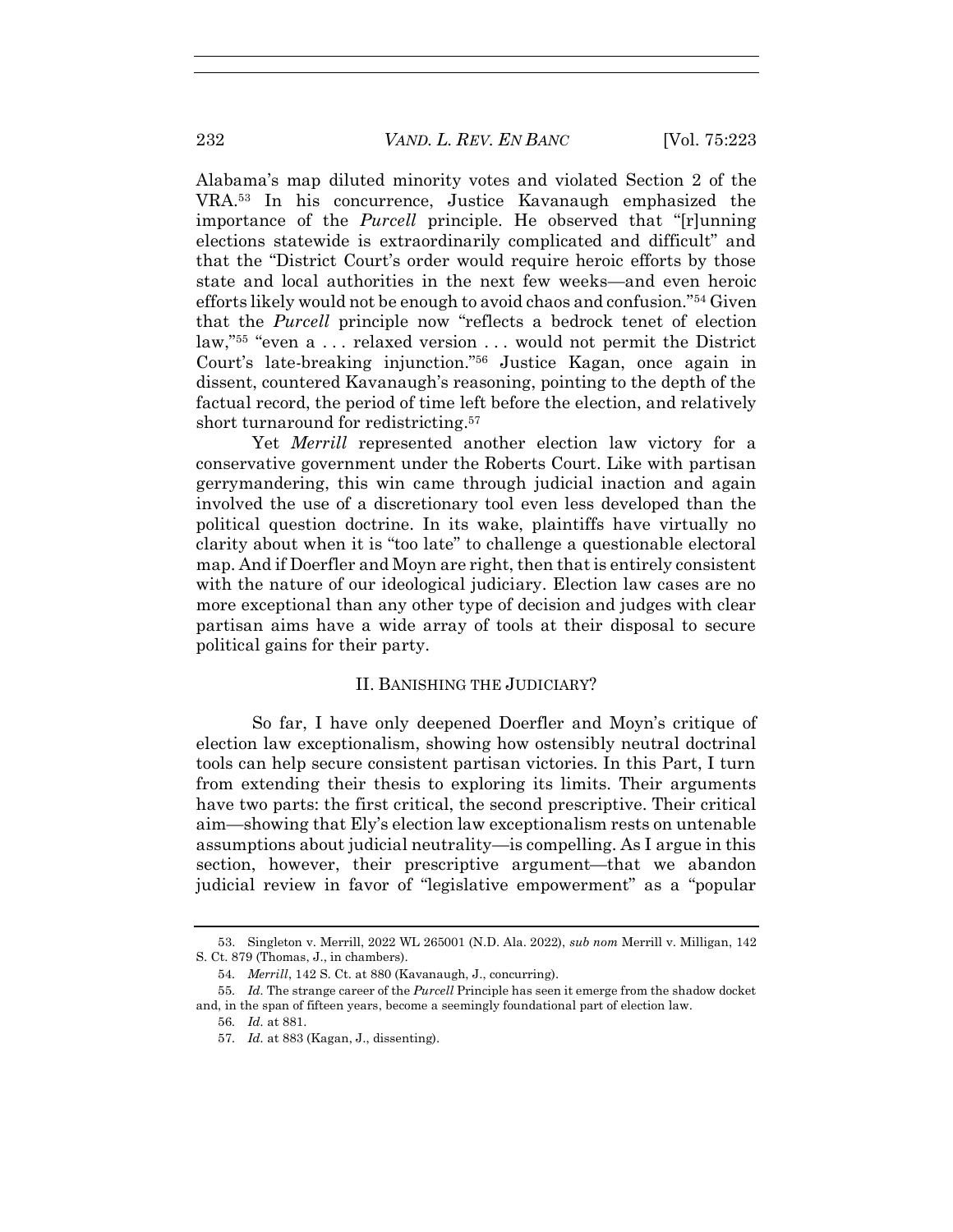check on the sort of entrenchment with which Ely's followers are concerned"—requires some qualification.<sup>58</sup> For it does not follow that just because judges are equally as ideological as their counterparts in the political branches, that we abandon judicial review wholesale for legislation. There might be a narrow but important set of problems for which judicial review might be comparatively better (though in an absolute sense still suboptimal) than legislation at protecting the political process. Instead, these exceptions highlight the potential costs of Doerfler and Moyn's results-oriented critique of judicial review.

Their approach, on further inspection, requires us to be issuespecific and strategic about when to empower the judiciary and when to turn to the legislature. Their critique of Ely ultimately results indeterminacy about outcomes: we simply do not have a good way to tell whether mass politics or a congenial Supreme Court is more likely to produce outcomes consistent with democracy. Given that uncertainty, the case for mass politics sounds in procedural values rather than consequential ones.

To begin with, consider decisions which Doerfler and Moyn suggest "provide reason to think" that judges are worse than legislatures in administering democracy.<sup>59</sup> For instance, they cite *Kurzon v. Democratic National Committee*, <sup>60</sup> in which a Senator Bernie Sanders supporter mounted a constitutional challenge against the Democratic Party's superdelegate system. The District Court's prompt dismissal of the suit and its reliance on Supreme Court precedent that protected party control over nomination procedures, <sup>61</sup> the authors argue, is evidence of ideological consensus between incumbents and the judges they help nominate. When elected and party officials are in agreement, the authors continue, the Court routinely protects the "elite consensus" from political challenges.<sup>62</sup>

Suppose Doerfler and Moyn are right that the Court consistently upholds an elite consensus against popular reform movements. It's then worth asking what exactly the authors have proven. For the relevant point they are trying to make is that we should trust legislatures over courts in protecting the democratic process. Yet, the authors have only provided evidence that courts can often be as complicit in defending elite control of the political process as elected and party officials are. And the positive evidence the authors provide in arguing for the

<sup>58.</sup> Doerfler & Moyn, *supra* note 5, at 775.

<sup>59</sup>*. Id.* at 812.

<sup>60.</sup> 197 F. Supp. 3d 638 (S.D.N.Y. 2016).

<sup>61.</sup> N.Y. State Bd. of Elections v. Torres, 552 U.S. 196 (2008).

<sup>62.</sup> Doerfler & Moyn, *supra* note 5, at 818.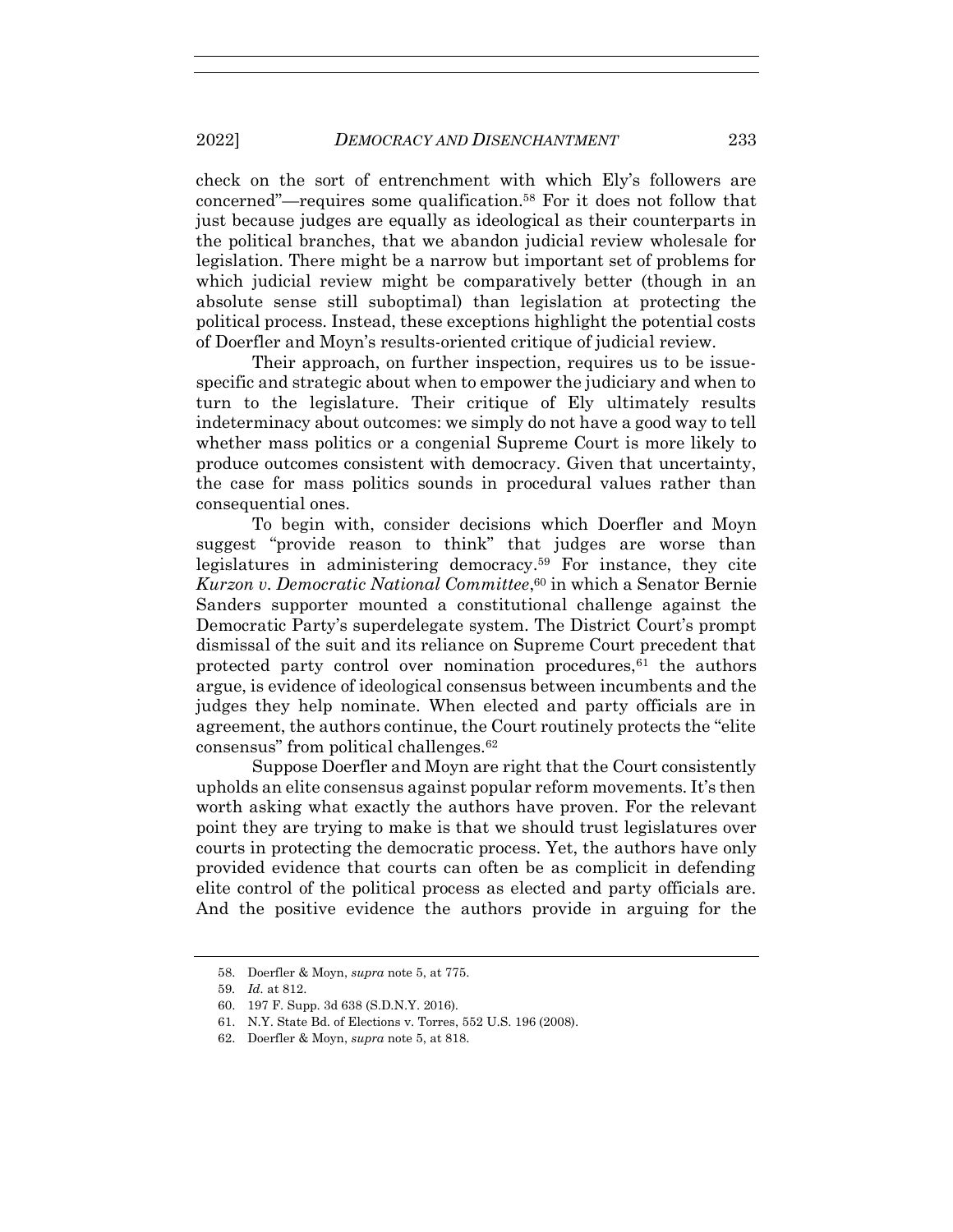superiority of elected officials is the fact Democratic Party "officials ultimately relented"<sup>63</sup> in the face of Sanders's substantial support and substantially reduced the power of superdelegates. In fairness to Doerfler and Moyn, they note that this evidence is "merely suggestive" that "*political* challenge[s]" are "*better* suited . . . to settle questions of what democracy requires."<sup>64</sup> This is because elected officials are more responsive to popular pressure than courts are.

Popular success in reducing the power of superdelegates is perhaps Doerfler & Moyn's strongest *positive* example of the comparative superiority of the political process policing itself. Yet even the authors acknowledge the limitations of this case. Not only is the episode "merely suggestive,"<sup>65</sup> it is hard to rest a *systematic* argument for the comparative superiority of elected officials on this sole example. For one thing, procedures were in place—the primary system in particular—that made Sanders's popularity possible to begin with. Without those procedures, incumbents and party elites might have staved off insurgents. Even here, Doerfler and Moyn could respond by pointing out that primaries themselves grew out of popular political movements and organizing. And the authors would indeed be right, but further argument would be necessary to show that over the long term, the arc of the political process bends towards democracy. This is all to say that Doerfler and Moyn's positive case depends on both an empirical premise—the enduring responsiveness of the political branches—and a normative one—responsiveness as a distinctly democratic value. Both of these premises, especially the second one, might be defensible, but they require a sustained defense for Doerfler and Moyn's outcome-based approach to be successful.

The uncertain status of the authors' strategy is most clear in their treatment of apportionment. Importantly, their approach is entirely critical: showing that judges are, by definition, ideological in deciding these cases. It is here that we start to get some slippage in their argument, both definitionally and empirically. First, ideological shifts from meaning "partisan" to "normative." This is an important change since it weakens in this context their otherwise comprehensive critique of Ely. Showing that judges are consistently voting in partisan ways in election law cases directly undercuts election law exceptionalism. By contrast, telling us that "asking ideological questions necessitates receiving ideological answers" is less remarkable. Of course, many questions of constitutional law require

<sup>63.</sup> Id. at 819.

<sup>64</sup>*. Id.* (emphasis in original).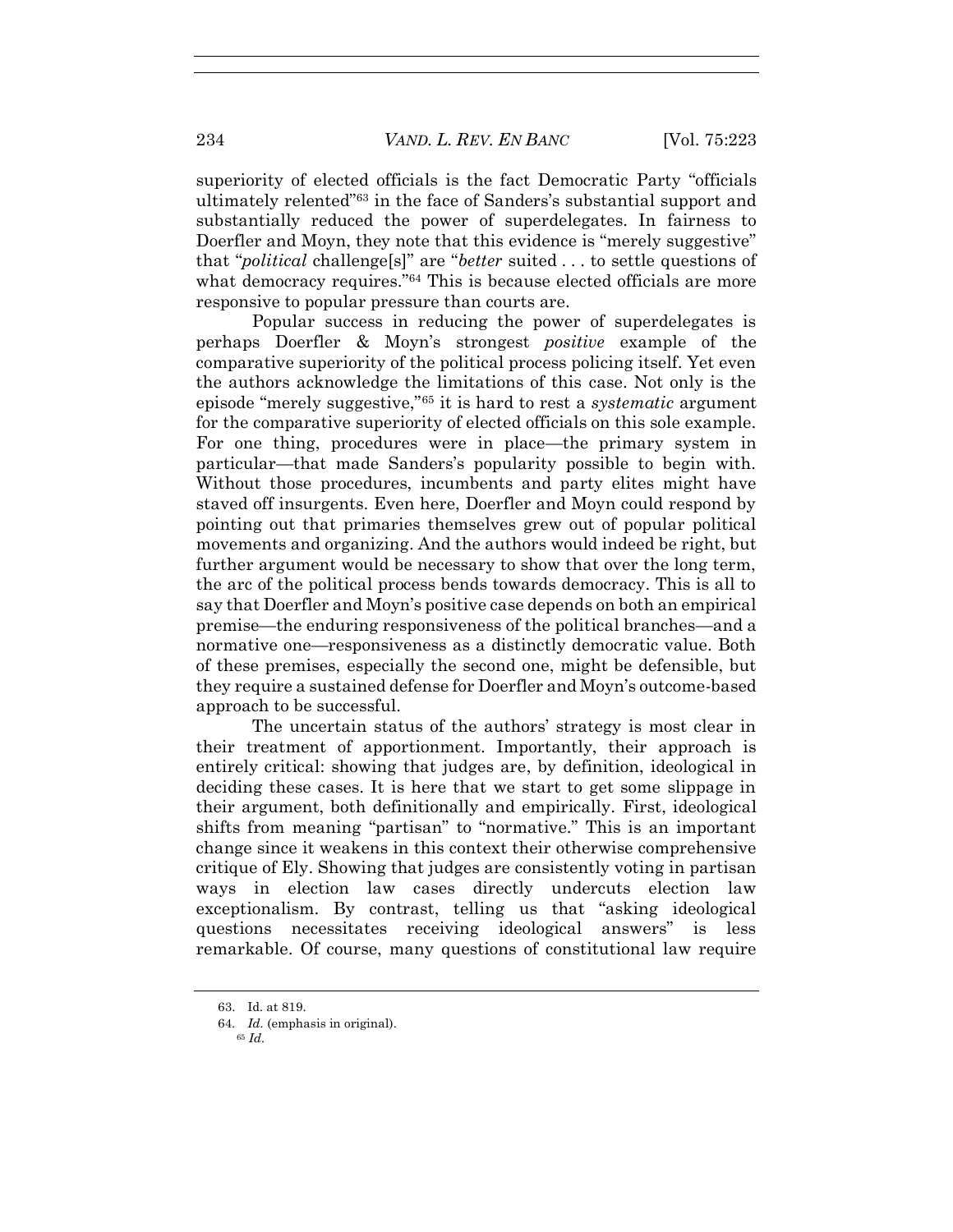judges to make normative valuations and there are plenty of reasons to be skeptical that courts should be the ones to make that decision. But such a critique would be part and parcel of a broader assault on judicial review. If that is the case, and given Doerfler and Moyn's broader project there is reason to suspect that it is, then that should be clearer.

Next, it would also mean that their charge of ideology in election law is less novel and forceful. If they had shown that judges are ideological in policing the judicial process because they are partisan, then that would be a deathblow for Elyians, since it would mean that judges actually sustain the very problems they were meant to solve. Instead, Doerfler and Moyn's critique of Ely in the reapportionment cases recycles a familiar argument: Elyian process theory still cannot escape some judicial selection of values.<sup>66</sup> This line of attack, however, comes with a cost because it conflates all forms of value-based judicial decisionmaking as the same. I am less persuaded by this critique because it does not seem especially controversial for judges to decide that gerrymandered maps that entrench one party-rule and lock out electoral majorities deny citizens political equality. Doerfler and Moyn might disagree, but that would not be because they take issue with the underlying value—majority rule as an expression of political equality. Instead, their problem is with judges making these normative decisions at all. Put simply, there is little that is distinctively controversial about the values at stake in reapportionment that render them especially inapt for adjudication. If anything, vindicating majority rule might be one of the few places where courts could intervene with some confidence that they are promoting democracy, however thinly defined, rather than undermining it.

There is, however, a further and more important wrinkle with the reapportionment example. Not only does it ground an old and crude critique of Elyian process theory, it possibly cuts against the authors' positive argument that the political process is better suited to remedy its defects than ideological judges. For the problem reapportionment poses for those seeking to remedy it through politics is that those very channels are unavailable. And even if we agree with Doerfler and Moyn generally that politics is the best cure for politics, it is hard to imagine persuading the legislators in *Baker v. Carr*<sup>67</sup> and *Reynolds v. Sims*<sup>68</sup> to redraw maps that would put many of them out of their jobs. Instead, the plaintiffs turned to the courts because a liberal Court presented

<sup>66</sup>*. See, e.g.*, Laurence H. Tribe*, The Puzzling Persistence of Process-Based Constitutional Theories,* 89 YALE L.J. 1063 (1980).

<sup>67.</sup> 369 U.S. 186 (1962).

<sup>68.</sup> 377 U.S. 533 (1964).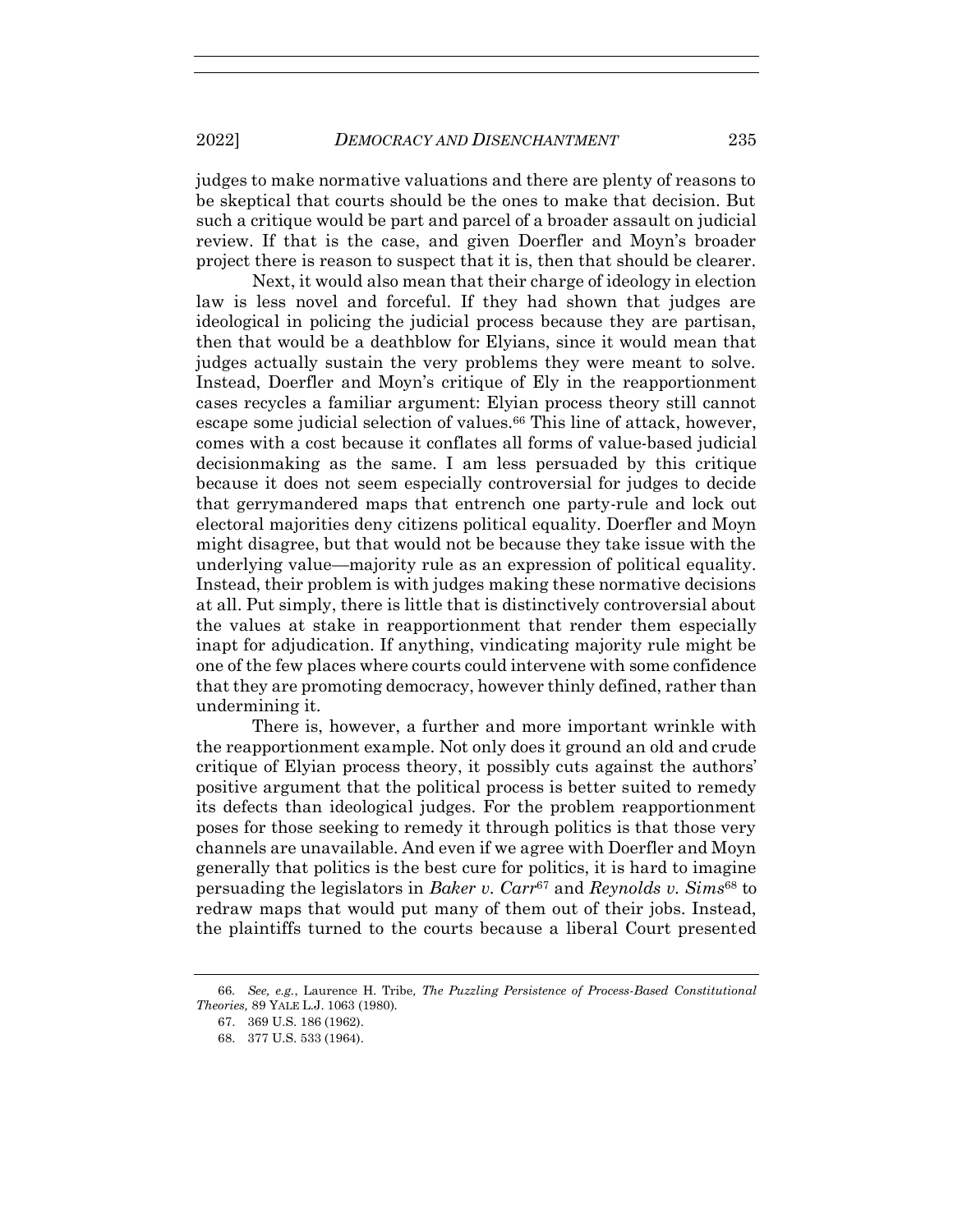their best chance at structural reform. Here, Doerfler and Moyn might respond by pointing us away from the judiciary to the political process, and in particular ballot initiatives, as an alternate path to reform. But this would run straight into the issue Justice Kagan identified in her dissent in *Rucho*: "Fewer than half the States offer voters an opportunity to put initiatives to direct vote."<sup>69</sup> Put simply, plaintiffs who turned to the Roberts Court in *Rucho* almost certainly did not do so with the optimism of their forbears with the Warren Court, but they did so out of a lack of options. Rather than being proof of unwarranted faith in judges, we can read *Rucho* and similar cases as acts of democratic despair, where skeptical judges still represent the best of an otherwise hopeless lot.

Reapportionment does not suggest restored optimism about judicial review. If anything, it provokes some pessimism about democracy's ability to sustain itself given the risks of institutional path dependence. Instead, the fact that there remain situations where the courts (even if by a slim margin) represent the best custodians of the political process highlights the twin risks of Moyn and Doerfler's outcome based strategy: it turns entirely on empirics and relies on some undefined theory of democracy. For Doerfler and Moyn's constructive argument—that we should trust politics over the courts in election law—to succeed, it simply has to be the case that the former *is* better on average than the latter. And even there, as the reapportionment process shows, institutional advantage can vary across issue space.

Similarly, Doerfler and Moyn's argument for the primacy of politics over courts requires an antecedent theory of democracy for it to work. Such a theory can be as minimal as brute majoritarianism,<sup>70</sup> but it has to provide some criteria by which comparative institutional assessments can be made; these standards make it possible to assess which institution—courts or the political branches—further advances democracy. On its own, this is not a serious problem for Doerfler and Moyn's argument. At no point do they suggest that they enjoy the "view from nowhere," without normative commitments of their own or an implicit theory of democracy.

But the necessity of a democratic theory still suggests two things. First, some normative granularity matters. Although it is beyond the scope of this Response, we can identify different dimensions of the representative process and consider the normative values we

<sup>69.</sup> Rucho v. Common Cause, 139 S. Ct. 2484 (2019).

<sup>70.</sup> Though it need not be. *See, e.g.*, Niko Kolodny, *Rule Over None I: What Justifies Democracy?*, 42 PHIL. & PUB. AFFAIRS 195 (2014); Niko Kolodny, *Rule Over None II: What Justifies Democracy?*, 42 PHIL. & PUB. AFFAIRS 287 (2014); Daniel Viehoff, *Democratic Equality and Political Authority*, 42 PHIL. & PUB. AFFAIRS 337 (2014).